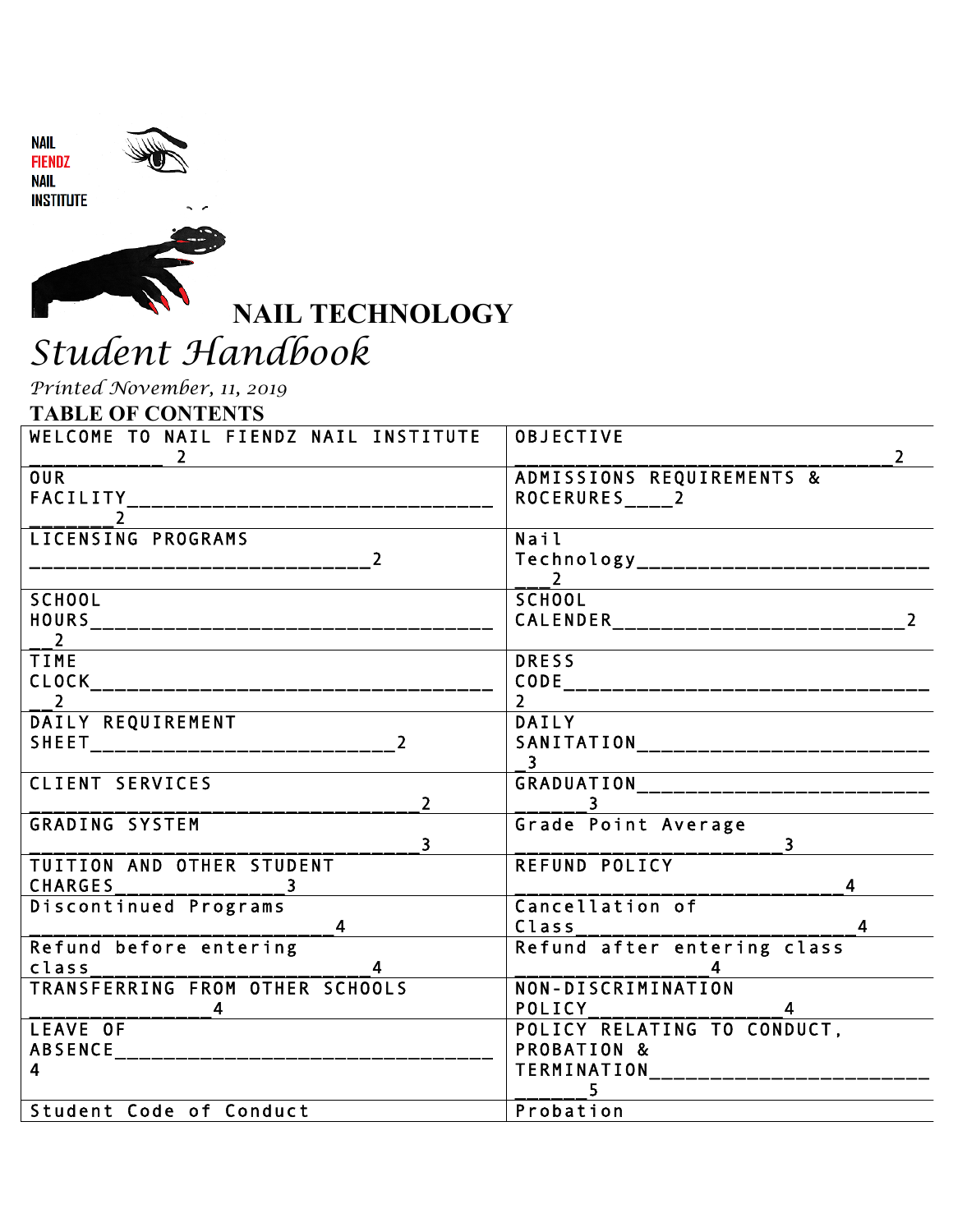| Probation            | Termination & Official Termination |
|----------------------|------------------------------------|
| Policy               | $5 - 6$<br>Date                    |
|                      |                                    |
| <b>GRIEVANCE</b>     | GENERAL INFORMATION                |
| POLICY               |                                    |
|                      |                                    |
| EMPLOYMENT           | ATTENDANCE POLICY & POLICY         |
| <b>PLACEMENT</b>     | <b>RELATING TO MAKE-UP</b>         |
|                      | <b>WORK</b>                        |
| ACKNOWLEDGEMENT PAGE |                                    |
|                      |                                    |
| $1 \cup D$           |                                    |

1 | P a g e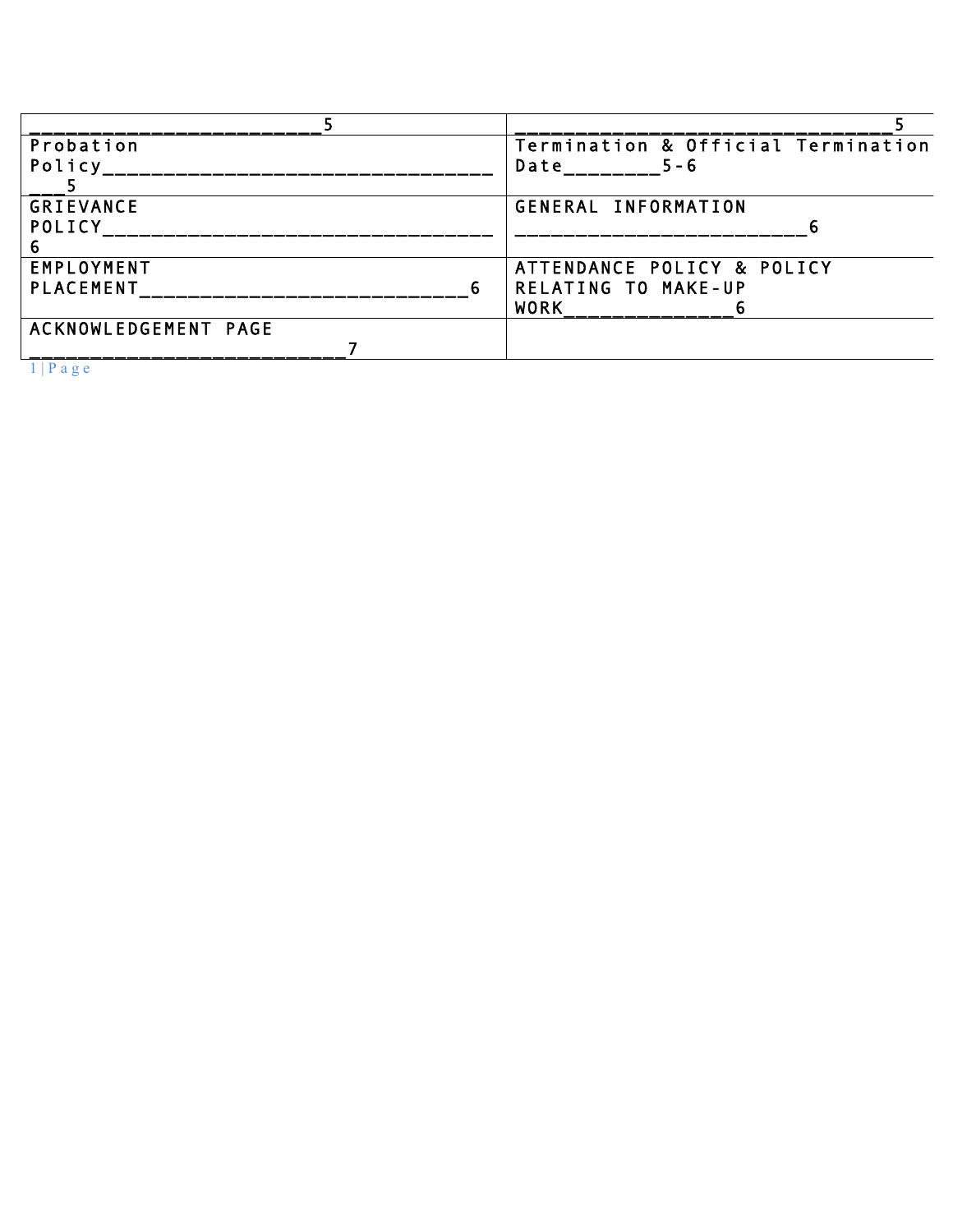### **WELCOME TO NAIL FIENDZ NAIL INSTITUTE**

With the rising day spa popularity, there is an ever-increasing demand for qualified, well trained professional nail technicians. Recognizing these needs, the Nail Fiendz Nail Institute welcomes you to a place where you can receive an education that is both challenging and rewarding in the fields of nail technology.

In the interest of providing our students with a well-rounded education in all aspects of nail technology, we include classes in business, and ethics. This gives our students a competitive edge when they enter the marketplace.

To this end, we ask for dedication, discipline and determination from every student. This ensures the community that the Nail Fiendz Nail Institute certifies only the most vigorously trained and qualified graduates entering these fields.

#### **OBJECTIVE**

The objective of the Nail Fiendz Nail Institute is to educate and train each student above and beyond the standards of the State guidelines, our goal is to prepare students to take and pass the State exam, and have the confidence to go out and become a successful nail technician. Thank you for choosing Nail Fiendz Nail Institute, we look forward to educating you to become a professional in this industry.

#### **OUR FACILITY**

Nail Fiendz Nail Institute is located in Burlington, North Carolina. The school offers classrooms, a break room area and an area for student/faculty communications. To insure quality education, the maximum size per class has been established to be no more than eight students. The instructor to student ratio for North Carolina is 1 to 20. A bulletin board displaying job opportunities is found in the school's classroom. The school's administration office is also located in the school facility, easily accessible for student concerns.

#### **ADMISSIONS REQUIREMENTS & PROCEDURES**

In order to be considered for admission, those interested in the program must complete the Admittance form and submit it along with the nonrefundable registration fee. Upon receipt of the application and registration fee, the student and enrollment staff will discuss payment options and ending balance payments. To enroll as a student at Nail Fiendz Nail Institute you will need to be at least 15 years of age, provide a State issued photo I.D., and social security card; No high school diploma or GED is required.

## **LICENSING PROGRAMS**

| <b>BASIC NAIL TECHNOLOGY</b>                                           | <b>NAIL TECHNOLOGY TEACHER TRAINEE</b>                   |
|------------------------------------------------------------------------|----------------------------------------------------------|
| 300 Hours                                                              | 320 Hours                                                |
| Tuition: \$                                                            | Tuition: \$                                              |
| Student kit: \$<br>, includes: books/tablet, $\&$ supplies (enough for | Student kit: \$<br>includes: books/tablet, $\&$ supplies |
| course-refills must be purchased from school only)                     |                                                          |

#### **SCHOOL HOURS**

School hours are Monday through Friday, 9:30am to 2:30pm. Theory is held 9:30 - 10:30 every day.

Typical Day:

9:30 Clock in, get prepared for Theory

9:30-10:30 Theory

10:30-2:15 Clinic Floor

2:15-2:30 Clean-up/Sanitation

## **SCHOOL CALENDER**

Nail Fiendz Nail Institute courses & programs are offered periodically throughout the year, and are dependent upon student enrollment. Call us or check out our website for current class start dates.

A number of legal and religious holidays are observed by Nail Fiendz Nail Institute with no classes held on the following days: Labor Day weekend, Thanksgiving (Thursday- Sunday), Christmas (Dec.24-Jan 2), Memorial Day weekend, Juneteenth &the day after(June  $19^{th}$ &  $20^{th}$ ) Independence Day  $\&$  the day after (July 4th  $\&$  5th). Classes that fall on these days will be rescheduled so that students will meet the required number of hours for completion of their program.

#### **TIME CLOCK**

Clocking in and out is mandatory everyday by each student. Do not clock in and out for a fellow student, students caught doing so will be terminated.

### **DRESS CODE**

We expect every student to arrive to school dressed professionally. We allow clean, comfortable closed toe black shoes, Gray Scrubs, hair and makeup done.

### **DAILY REQUIREMENT SHEET**

This form needs to be filled out on a daily basis by each student. At the end of each month the staff will total them up and have each instructor and student sign & date them.

#### **DAILY SANITATION**

Students are required by law to learn and do sanitation daily.

# **CLIENT SERVICES**

Students will be required to perform services on patrons. Refusing to perform a service will resort in a 1 day suspension.

 $2 | P a g e$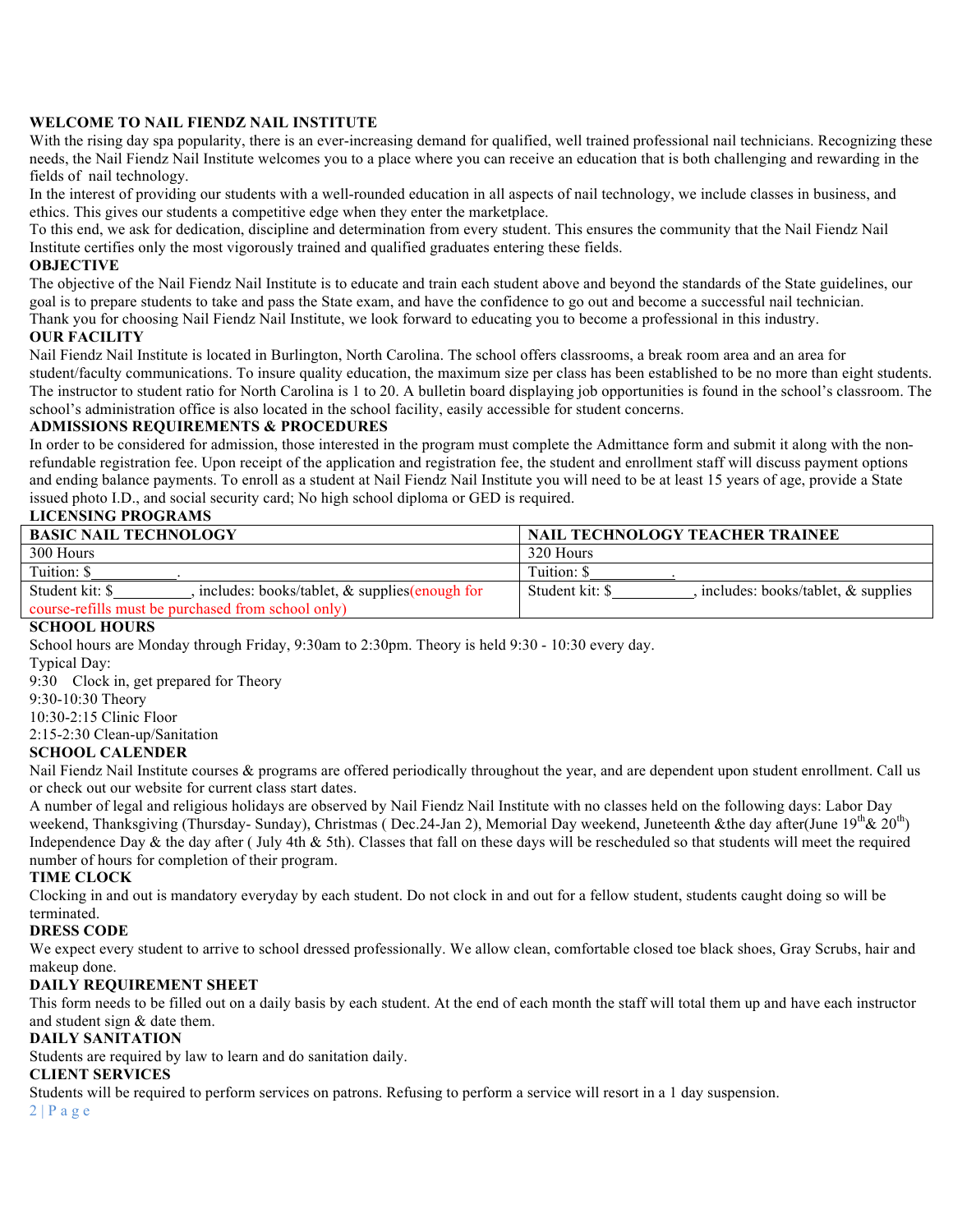#### **GRADUATION REQUIREMENTS**

- \* Complete and pass all written and practical tests with a cumulative score of at least 75%.
- \* Complete the required number of program hours, 300 nail technology.
- \* Complete and pass all final exams required by the school.
- \* Complete tuition payment or make payment arrangements on last day of school.
- \* Complete and pass mock state board exams.

Upon completion a diploma is awarded by the Nail Fiendz Nail Institute.

#### **GRADING SYSTEM**

Nail Fiendz Nail Institute grading system in its courses. All final passing grades are expressed within a range of numbers between 100 the highest, and 0 the lowest. Nail Fiendz Nail Institute requires an 75% GPA throughout the school course.

#### **GRADE SCALE GRADE**

 $100-90--- A$ 

89-80------ B

79-70------ C

69-0 (Fail)-F

## **TUITION & OTHER STUDENT CHARGES**

A one -time registration fee of \$225.00 must be included with the application for admittance to Nail Fiendz Nail Institute and it is not included in the cost of tuition. This fee is due on the day of registering for a class. A Kit Deposit of \$100 is due on the day of registration. Your Kit total is **\$ ;** and cannot leave the school premises and is deemed the schools property until paid for in full.

If a student does not graduate by the specified graduation date (given to student on the first day of class), the student will be charged \$20.00 per class day until he or she completes all the requirements for graduation. Exceptions may be granted if a student can provide a signed document from a doctor, or a court document explaining the time missed. (**Completition Date: )**

Students may pay tuition in **□full** or schedule a payment plan**, □weekly □bi-weekly** with the first payment due on the first friday of class start & all remaining payments due on every Friday of each of the following months. If Friday falls on a Holiday or weekend, payments must be received on the weekday prior to the holiday or weekend. A late fee of 18% of the amount past due will be assessed if payment is 3 days past due date. Payments can be made by check, credit cards or cash, if check is to come back as non sufficient funds payee will be responsible for the cost of returned check of \$25.00 at that point all tuition payments can only be accepted in the form of cash. Payments need to be consistently paid on time to qualify to get your license by paying 75% of the remaining balance of your tuition on your last day of school.

We ask that all tuition be paid in full at time of graduation. If it cannot be paid in full, the remaining tuition balance on the last day then the State's final paperwork will be held and NO license will be given until the balance is paid. If payments are not made as outlined on the Balance owed contract that was signed, all unpaid tuition will be turned over to a collection agency or County Small Claims Court with an additional 50% charge added to your remaining balance and legal action will be sought but not limited to. There will be a \$325.00 withdrawl and re-filing fee if for any reason that you have to be withdrawn or terminate enrollment.

# **REFUND POLICY**

## **Discontinued Programs**

1. If the school continues to operate under its license, but discontinues instruction on any program after training of students has begun, the students enrolled in the discontinued program are entitled to a pro rata refund of all tuition monies paid unless comparable training is arranged by the school to be provided at another public or private vocational school and such arrangements are agreed to in writing by the student. 2. Notice in advance of the discontinuance must be provided to the agency and the student in writing.

3. The term "discontinued" generally applies to the elimination by the school of a particular course offering prior to its completion. However the term includes circumstances where program(s) commenced at a specific location under terms of an enrollment agreement are relocated to a substituted physical site.

4. Students affected by relocation may voluntary accept transportation and other arrangements offered by the school in order to continue his/her training or may file a refund claim.

5. Request for refunds pursuant to this provision must be made in writing by the enrolled student within 30 calendar days following discontinuation of the program. Money due to the applicant/student shall be refunded within 30 calendar days after the receipt of the request.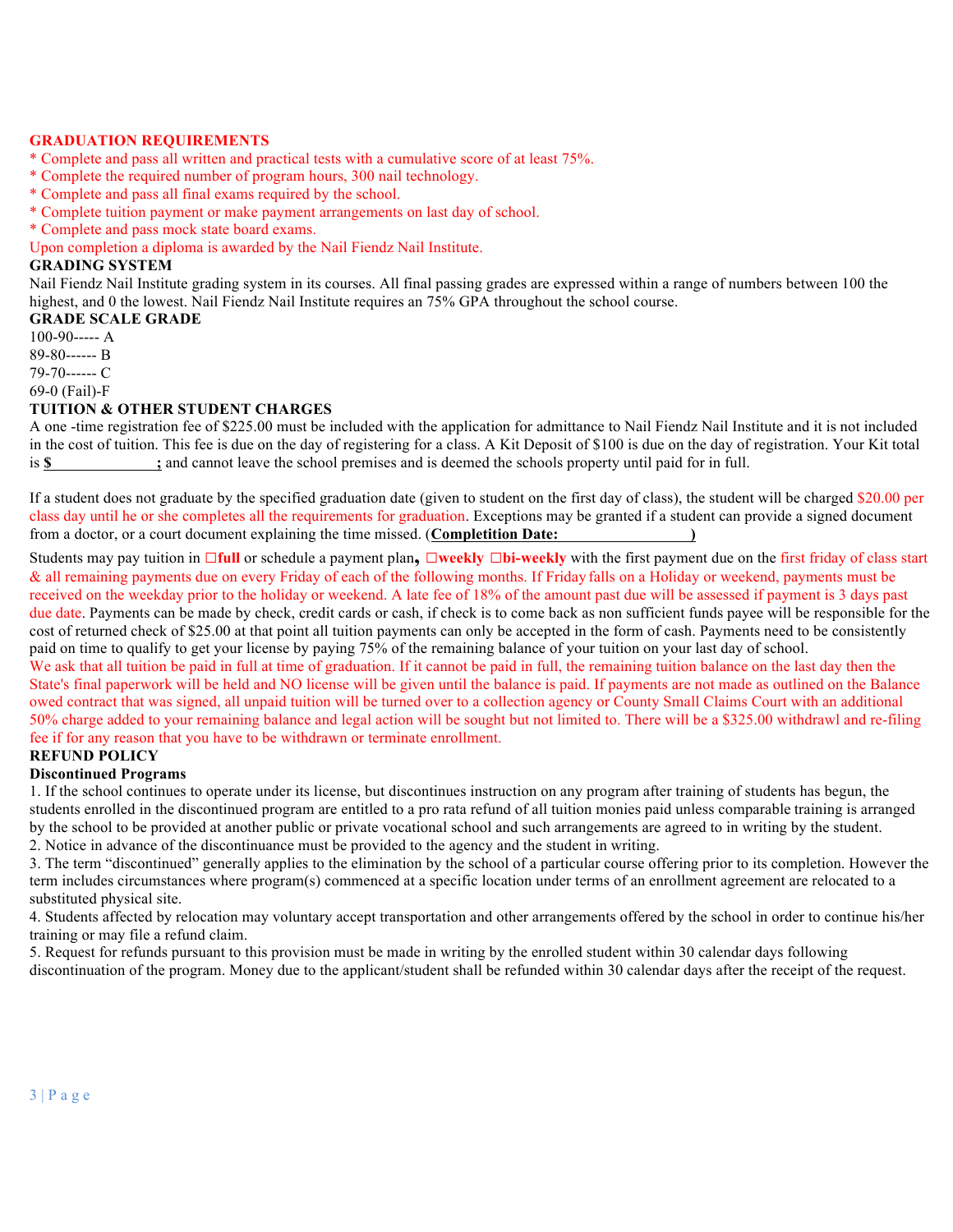## **CANCELLATION OF CLASSES**

Nail Fiendz Nail Institute reserves the right to cancel a class before it starts for any reason it deems necessary. In which case, the enrolled student is entitled to a full refund of tuition monies within 30 calendar days. Academy of Cosmetology Nail Fiendz Nail Institute also reserves the right to suspend, cancel or postpone a class or classes after training has begun for any reason, including but not limited to, such events as fire, flood, storm, war or civil disorder. In such events, a pro-rata refund will be made on tuition monies prepaid by the student within 30 calendar days of the official termination date unless the student elects to continue the training in a later class.

## **REFUND BEFORE ENTERING CLASS**

1. A full refund of all tuition paid will be paid if the school does not accept the applicant.

2. A refund of tuition cost, or one hundred twenty-five dollars, whichever is less, will be paid if the applicant withdraws no later than midnight on the 3rd business day (excluding Sundays & Holidays) after signing the contract or making an initial payment, provided that the applicant has not commenced training.

3. After 3 business days (excluding Sunday & Holidays), the school may retain an established registration fee equal to 10% of the total tuition cost, or one hundred twenty-five dollars, whichever is less.

"Registration fee" refers to any fee however named, covering those expenses incurred by an institution in processing student application and establishing a student record system.

4. The school reserves the right to cancel a class start date due to insufficient enrollment. If this occurs, the student may request a full refund of all monies paid or apply for all monies paid to the next scheduled class start date.

### **REFUND AFTER ENTERING CLASS**

If training is terminated after entering class, the student is financially obligated to the school according to the following formulas or maximum charges.

1. If the student terminates during the first week or 10% of contracted instructional time, whichever is less, the school may retain 10% of the tuition cost plus the registration fee.

2. If the student terminates after the first week or 10% of contracted instructional time, whichever is less, but prior to completion of 25% of contracted instructional time, the school may retain 25% of the tuition cost plus registration fee.

3. If the student terminates after completion of 25% and up to and including 50% of contracted instructional time, the school may retain 50% of the tuition cost plus registration fee.

4. If the student terminates after completion of more than 50% of the contracted instructional time, the school may retain the full tuition amount plus registration fee.

### **TRANSFERRING FROM OTHER SCHOOLS**

Nail Fiendz Nail Institute does not recruit students already attending or admitted to another school offering a similar program of study. Transfer students who have already withdrawn from their prior school may enroll pending the availability of stations and rooms.

In order to be considered a graduate of Nail Fiendz Nail Institute, transfer students must meet all regular graduation requirements and all written and practical evaluations. Nail Fiendz Nail Institute will provide all former transcripts and certificates of completion upon satisfaction of any outstanding debt owed to the school.

### **NON-DISCRIMINATION POLICY**

Nail Fiendz Nail Institute is a school that will not discriminate against any student of any race, color, gender, national or ethnic origin. We admit students of any race, color, gender, national or ethnic origin.

### **LEAVE OF ABSENCE**

Students can fill out a leave of absence form, with the leave & return dates and have it signed by the owners for approval. If a student does not return on requested date or fails to contact school, student will be terminated.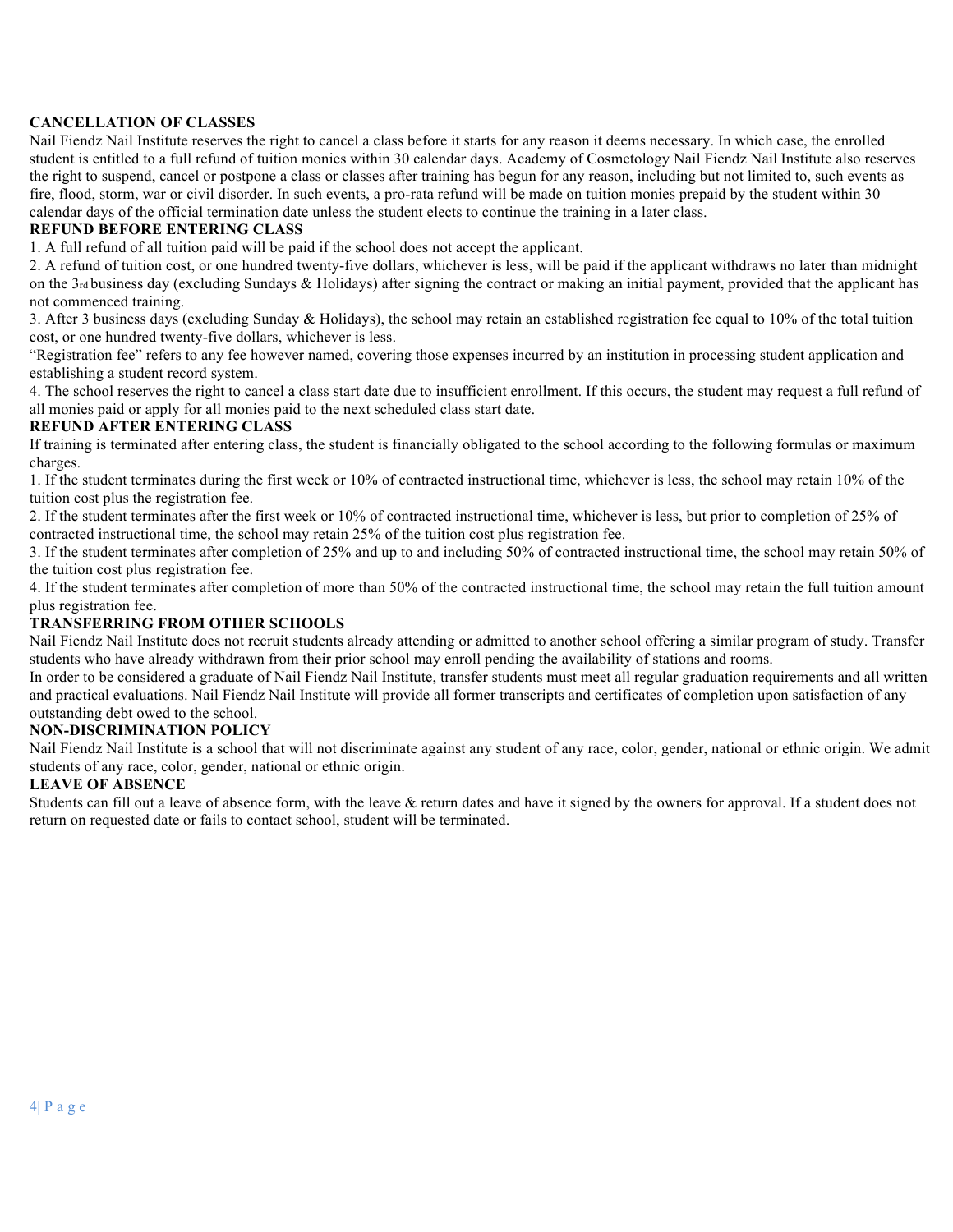## **POLICY RELATING TO CONDUCT, PROBATION & TERMINATION**

A student enrolling at the Nail Fiendz Nail Institute assumes responsibility for reasonable standards of behavior while on school property or while participating in program activities. Inappropriate and/or illegal student conduct that is grounds for probation, suspension  $\&$  termination include, but are not limited to the following:

- 1. Class attendance under the influence of alcohol or drugs
- 2. Disruption of class or classes
- 3. Violation of school regulations or policies
- 4. Interference with another student and/or instructor
- 5. Showing lack of respect for another student and/or instructor
- 6. Stealing or destruction of property
- 7. Failure to pay tuition due in a timely manner
- 8. Misrepresentation of self
- 9. Determination as mentally incompetent
- 10. Unprofessional or unethical conduct
- 11. Excessive absences or tardiness
- 12. Negligence or incompetence in the practice of your chosen study
- 13. Failure to maintain academic progress

14. Any other conducts which the school, instructors, or other students deem to be harmful to the school's reputation, the academic process or inappropriate for this profession.

15. Refusal to provide assigned client services

## **STUDENT CODE OF CONDUCT**

The disciplinary powers of the Nail Fiendz Nail Institute will not be used to duplicate the function of the civil authorities. However, if a student's actions are judged to be detrimental to the health, welfare, or general well-being of the school, of the community, or any individual therein, Nail Fiendz Nail Institute may exercise its disciplinary authority.

#### **PROBATION**

Students enrolled at the Nail Fiendz Nail Institute must maintain an 75% cumulative GPA throughout their enrollment at the Nail Fiendz Nail Institute. A student will be placed on academic probation when their cumulative GPA falls below 75%. Once placed on academic probation, a student must raise the cumulative GPA to 75% within 30 days time, and maintain perfect attendance, barring excused absences for emergency or unforeseen situations.

## **PROBATION POLICY**

A student may also be placed on probation for any of the following reasons:

- 1. Academics: > Missed examinations
- > Cumulative grade average below 75%
- 2. Attendance: > Excessive absences over 3days of coursework
- > Any no- shows to school
- > Constant Tardiness
- 3. Tuition: > Failure to keep payments current

4. Conduct:  $> A$  student violates any of the conducts as written in the handbook relating to conduct  $\&$ 

termination.

A student may be placed on probation for a period not to exceed 30 days. The student will then have 10 working days to file a request for review of the probation and show cause why the probation should not stand and be made part of the students file. If within the probation period the student fails to correct the circumstances of the probation, the student will be terminated from the school.

## **TERMINATION**

A student who receives notice of termination and seeks re-admission to the school must submit, via U.S. mail, a written petition to the owners of the school. The petition must include a review of the reasons for the termination, and must contain an explanation of what has changed such that the student should warrant re-entry. Normally, a terminated student will not be re-admitted until a year has elapsed following the date of termination. A petition for re-admission may be filed earlier however, in the expectation that the owners will establish and communicate the conditions, if any, under which the student may resume studies. The decision of the owners shall be final.

The official date of termination of a student shall be the last date of the recorded attendance when withdrawal occurs in any of the following manners:

- 1. When school receives notice from the student of the students intention to discontinue the training.
- 2. When the student is terminated for a violation of a school policy, which provides for termination.
- 3. When a student, without notice to the institution, fails to attend classes for 14 calendar days